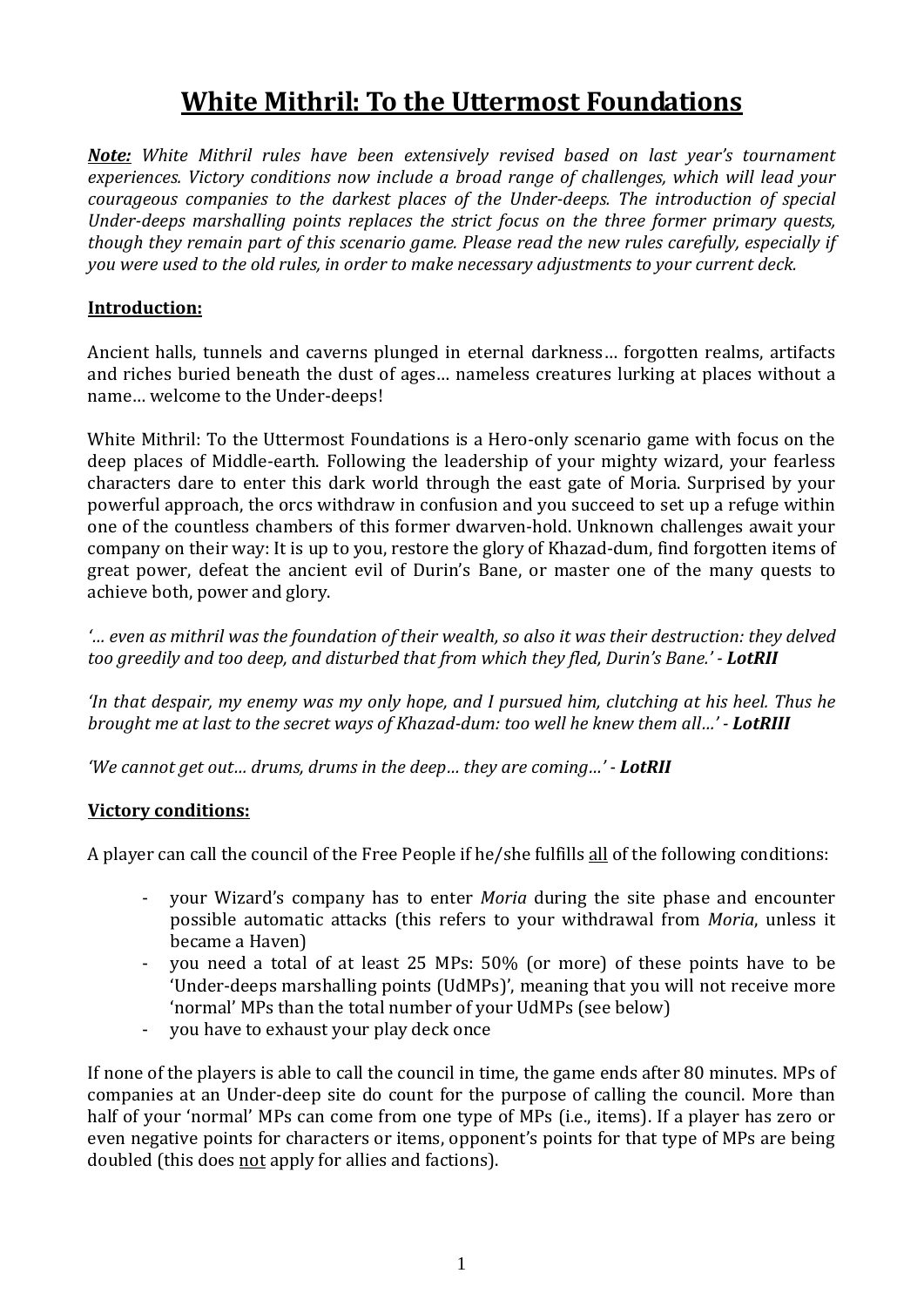## **Under-deeps marshalling points:**

A player cannot gain any victory points unless he/she has accomplished at least one Underdeeps quest, which is rewarded by special Under-deeps marshalling points (UdMPs). Once a game ends, all characters have to make a final corruption check, before UdMPs are being counted (compare the list of Under-deeps quests below). Subsequently, all other victory points are taken into account to a maximum equal to the number of UdMPs.

#### Under-deeps quests:

- I. **Balrog of Moria [5 UdMPs] -** *unique*: Defeat the ancient evil that once awoke at the Under*-gates* and turned *Moria* into a shadow-hold. You need to eliminate one manifestation of the Balrog, either *Balrog of Moria* (requires a 2D6 roll of 10,11, or 12, once *Moria*'s second automatic attack is determined) or *Durin's Bane* (present at the *Under-gates* subsequent to playing *Rebuild the Town* at *Moria* during the *Rebuild of Moria quest*).
- II. **Rebuild of Moria [5 UdMPs] -** *unique*: Restore the former glory of Khazad-dum by forcing the orcs and all other dark creatures to withdraw from the ancient dwarven-halls. Play *Tower Raided* at *Moria* (3 UdMPs + 3 MPs). Use *Rebuild the Town* to convert *Moria* into a border-hold (1 UdMP). With *Houses of Healing* (special rule), *Moria* becomes a Haven (1 UdMP). Note that once *Tower Raided* is in play, both players can proceed to rebuild *Moria* and receive the subsequent UdMPs. You cannot discard one of your starting items in order to play *Tower Raided* (i.e., *Noldo-lantern*).
- III. **White Mithril [7 UdMPs]**: Recover the true wealth of *Moria*: Mithril! Prepare your search by storing *Vein of Arda* at Moria. Play *Mithril* at the *Under-gates* [3 UdMPs] and store it at *Moria* [4 UdMPs]. Note that *Mithril* is considered non-unique for the purpose of fulfilling the quest, which means that both players can accomplish their search for true silver. However, *Mithril* cannot be played twice by the same player, and it may be put only once in your deck and/or sideboard.
- IV. **Fury of the Iron Crown [2-4 UdMPs] –** *unique*: *Carn Dum*, fortress of the *Witchking of Angmar*, has always been a threat to the safety of all free people of northern Middle-earth. To diminish the power of this dark-hold, you make your way through the *Iron-deeps* to reach *Carn Dum*. You can choose to either muster the *Angmarim* to turn them against their former masters by successfully playing this faction [3 UdMPs], or you dare to break the power of the Witch-king by stealing his *Iron Crown* [2 UdMPs] and subsequently storing it at *Moria* [2 UdMPs]. The opponent may fulfill the alternative option later on.
- V. **Pass the Door's of Dol Guldur [4-5 UdMPs] -** *unique*: News have reached you, that a prisoner of great importance is being tortured in the pits of *Dol Guldur*. Tap *Pass the Doors of Dol Guldur* during the same site phase your company successfully plays *Rescue Prisoners* at *Dol Guldur* [2 UdMPs]. If not already in play, you may immediately play *Thrain II* from your hand, play deck, discard pile, or sideboard to join the company, in case you possess the required general or direct influence [1 UdMP]. Due to torture, *Thrain II* joins the company in wounded condition. Store *Pass the Doors of Dol Guldur* at *Moria* [2 UdMPs].
- **VI. The Spear of Gil-Galad [5 UdMPs] -** *unique*: Rumors have reached your company, that Sauron the Great treasures the legendary spear of Gil-Galad deep within the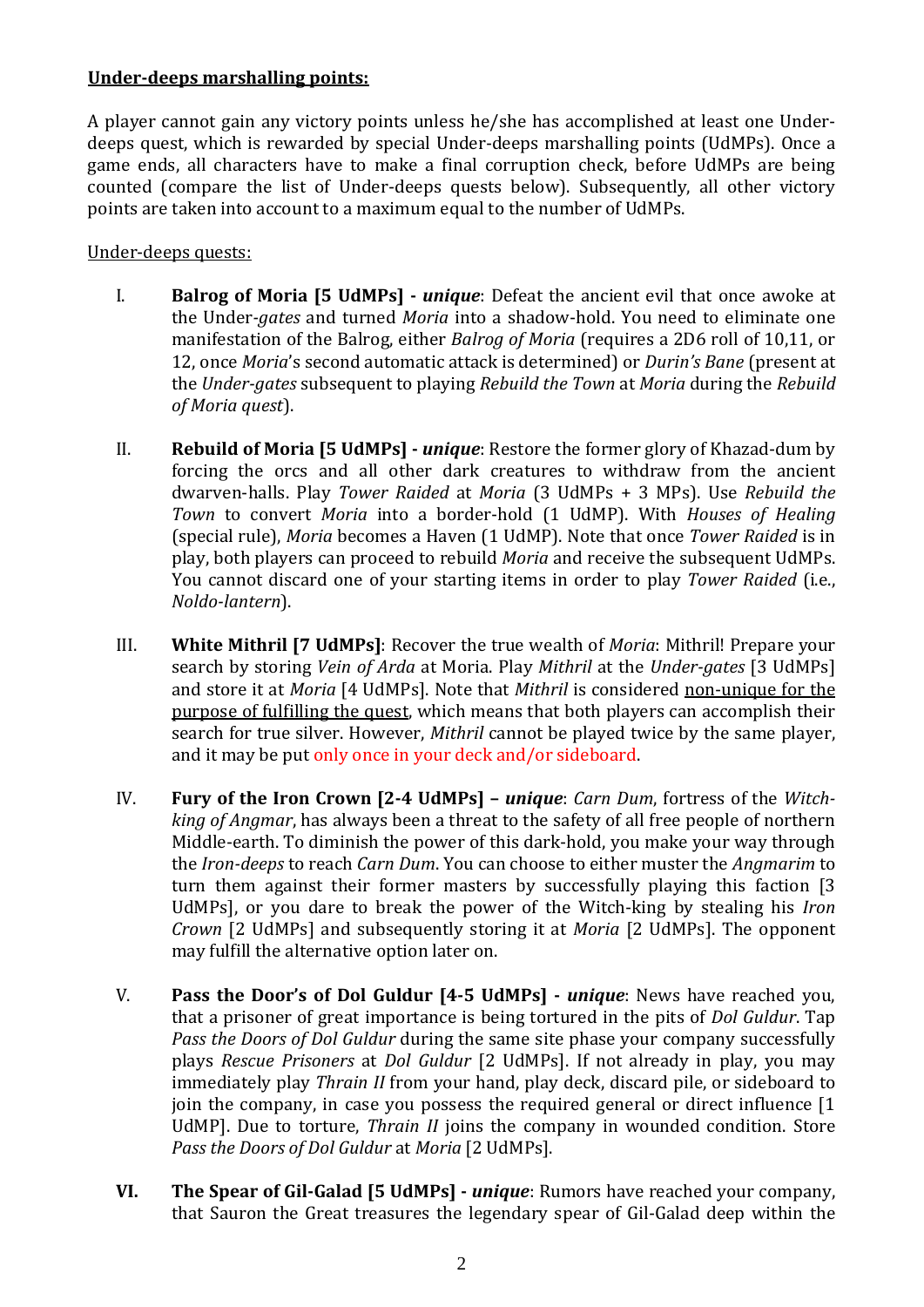dungeons of his fortress *Barad-dur*. Regain this powerful weapon in the name of the free people, by playing *Aiglos* at *Barad-dur* (*Aiglos* may only be played at this site).

- VII. **To the Uttermost Foundations [6 UdMPs]**: Discover the darkest and most dangerous places of the Under-deeps. Deep beneath the evil land of Udun lie the *Under-galleries*: Spy out the enemy's caverns and tap the site [3 UdMPs] by playing *To the Uttermost Foundations* during your organization phase. Untap *To the Uttermost Foundations* at a different Under-deeps site and store it at *Moria* [3 UdMPs]. Only the first copy of *To the Uttermost Foundations* stored at *Moria* is rewarded with 3 UdMPs. Any other copy of that card stored at *Moria* is worth 3 MPs. However, the opponent may tap the *Under-galleries* by playing *To the Uttermost Foundations*, to receive the 3 UdMPs for the tapped site.
- VIII. **Great Things buried there [2-6 UdMPs]**: Many rings of power were lost during the centuries of the third age. However, some rings have a will of their own and so it happens that your company might be lucky to recapture an artifact long forgotten. Play and test a *Gold Ring* at the *Under-grottos*: Lesser Ring [2 UdMPs], Magic Ring [3 UdMPs], Dwarven Ring [4 UdMPs], *The One Ring* [6 UdMPs]. You only receive UdMPs for the first *Gold Ring* tested at the Under-grottos.
- IX. **Gems of Arda [3-5 UdMPs]**: Precious gems lie deep beneath the snowy tops of the White Mountains. Find your way to the *Gem-deeps* and be the first to play *Gems of Arda* [3 UdMPs]. *Vein of Arda* does not affect this quest. Once stored, additional copies of *Gems of Arda* can be played by the same player at any Under-deeps site [1 UdMP + 2 MPs each]. The opponent may also find *Gems of Arda*, but the first copy has to be played at the *Gem-deeps* and it is worth only 1 UdMP.
- X. **Spawn of Ungoliant [4 UdMPs] -** *unique*: Dangerous creatures inhabit the caverns of the Under-deeps. The *Spawn of Ungoliant* certainly belongs to the most evil spiders, lurking at the *Pukel-deeps* and sometimes even beneath Helms-deep at the *Gem-deeps*. You need to eliminate *Spawn of Ungoliant* as it appears as second automatic attack at the *Pukel-deeps* (requires a D6 roll of 4-6) or *Gem-deeps* (requires a D6 roll of 6).
- XI. **Spider of the Môrlat [4 UdMPs] -** *unique*: Fled from dark places in the Mirkwood forests the ancient creature now hides in *Dol Guldur*, or sometimes even slips down to the *Sulfur-deeps*. Eliminate this spawn as it appears at the *Sulfur-deeps* as additional attack with a D6 roll of 6, or follow the creature up to *Dol Guldur*, where it appears as additional attack with a D6 roll of 4-6.
- XII. **Dragon-Helm [4 UdMPs] -** *unique***:** Greedy orc war-bands stole the *Dragon-Helm*, and now hide it at *Mount Gram* in the realm of Angmar. Recover the glorious emblazonment of war by successfully playing it at *Mount Gram* [2 UdMPs], and subsequently store it at *Moria* [2 UdMPs] to regain its full brightness.

If a player succeeds to kill his opponent's wizard by one of his hazard creatures, he receives a bonus of 5 UdMPs in the final calculation of victory points. Under-deeps quests marked with the word '*unique*' can only be achieved by one player. Non-unique quests can be completed by both players.

If both players have the same added total (UdMPs + MPs), then this tie will be broken in advantage for the player who has gained more UdMPs (tournament points 4:2), otherwise this tie will hold (tournament points 3:3). On any other result, the players will be awarded with tournament points according to the relation of the victory point totals applying standard 2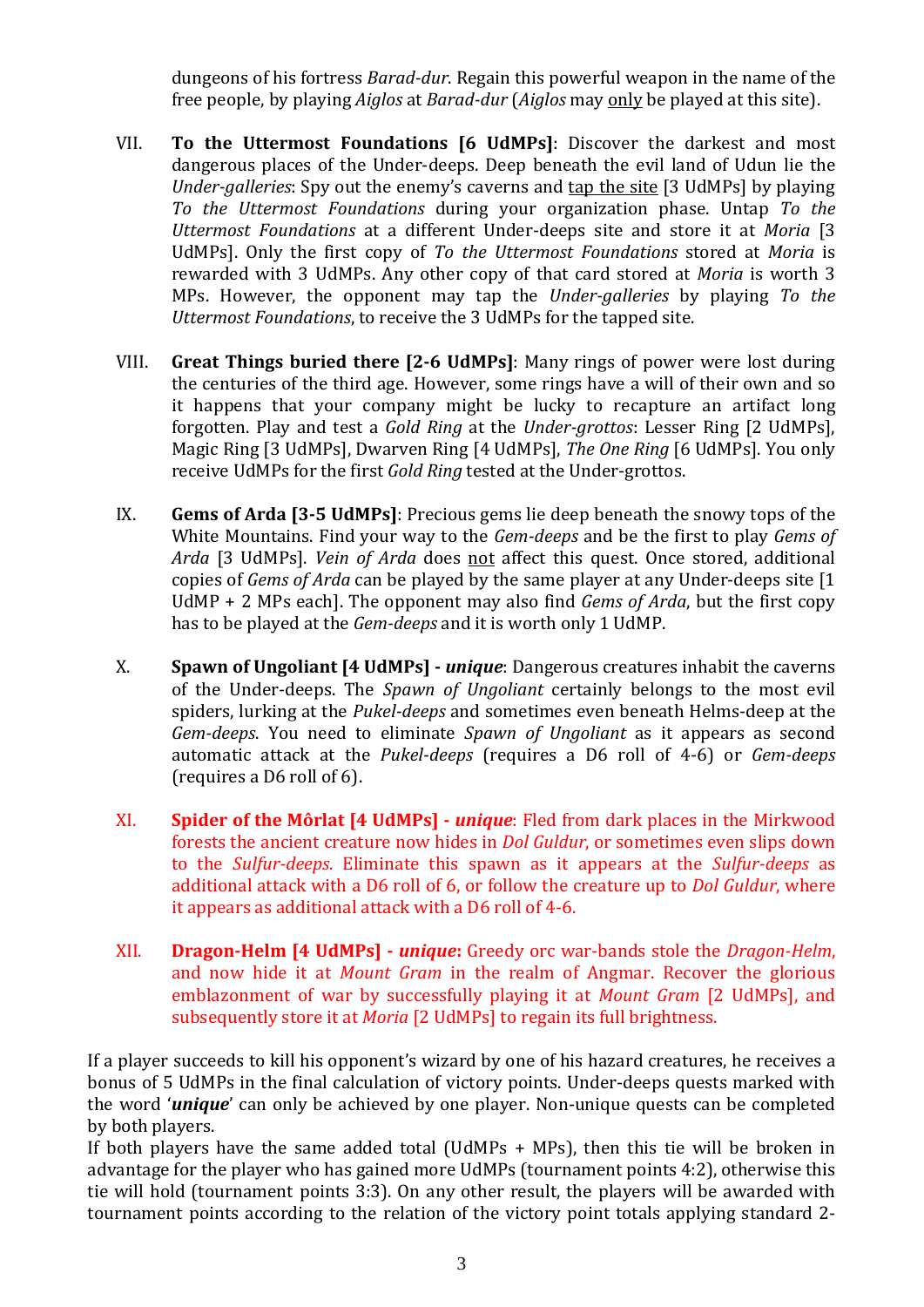deck rules (6:0, 5:1, 4:2).

**Clarification:** Resources with UdMPs give no additional MPs, unless otherwise stated (e.g., Aiglos is worth 5 UdMPs without an additional 5 MPs).

## **Rules:**

White Mithril: To the Uttermost Foundations is played according to the standard 2-deck general opponent rules, whereas the following special rules and chances apply:

- **Wizard Draft**: Before you and your opponent start with the character draft, there is a special wizard draft (if you successfully draft your wizard, he is part of your starting company). Each player places up to three wizards face down in front of him. You may place two copies of the same wizard, whereas three copies or three different are not allowed. You and your opponent reveal your wizards simultaneously. Any duplicated wizards can be placed into the play deck.
- **Starting Items**: Each player can assign the following items to his starting characters before the game begins: Two non-unique/non-hoard minor items of your choice plus one *Dwarven Light-stone* (if you have a dwarf as one of your starting characters) or one *Noldo-lantern* (if you have no *Dwarven Light-stone* as one of your starting items).
- **Corruption Bonus**: Each character gets a +X corruption ability (in addition to his/her current  $+/-$  corruption check bonus, if there is one). X is equal to the character's MPs and the total maximum is +4. For wizards, X is equal to 3.
- **Movement**: All characters start at *Moria*. Both starter and region movement on the surface of Middle-earth are not allowed. You can only use Under-deeps sites and their adjacent sites. You can choose to return tapped site cards to your site deck, but they remain in tapped status until you have exhausted your play deck. At the end of a company's first movement/hazard phase, a character can tap to allow his company to move again (another movement/hazard phase follows). Only one character per company is allowed to do so. If a company stays at a site, your opponent may draw up to two cards (instead of zero).
- **Healing**: Once during your organization phase, your wizard can tap and heal all characters in his company from wounded to tapped. In case your wizard is wounded, he can return to *Moria* and heal from wounded to tapped during his organization phase. This does not apply for characters.
- **Eliminated characters**: If your creatures succeed to eliminate characters of your opponent, you receive MPs equal to the characters marshalling points.
- **Influence attempts**: Any influence attempts on items with UdMPs are **not** allowed (i.e., you may influence your opponent's *Orcrist* – but not *Aiglos*).
- **Moria**: *Moria* is a shadow-hold and considered a Haven for the purposes of playing characters/wizards and for storing items and miscellaneous events but <u>only</u> at the beginning of the site phase (you need to enter the site in order to do so). Only resources belonging to Under-deeps quests can be played at *Moria* (gold rings, minor, major and greater items can **NOT** be played at Moria). *Moria* untaps during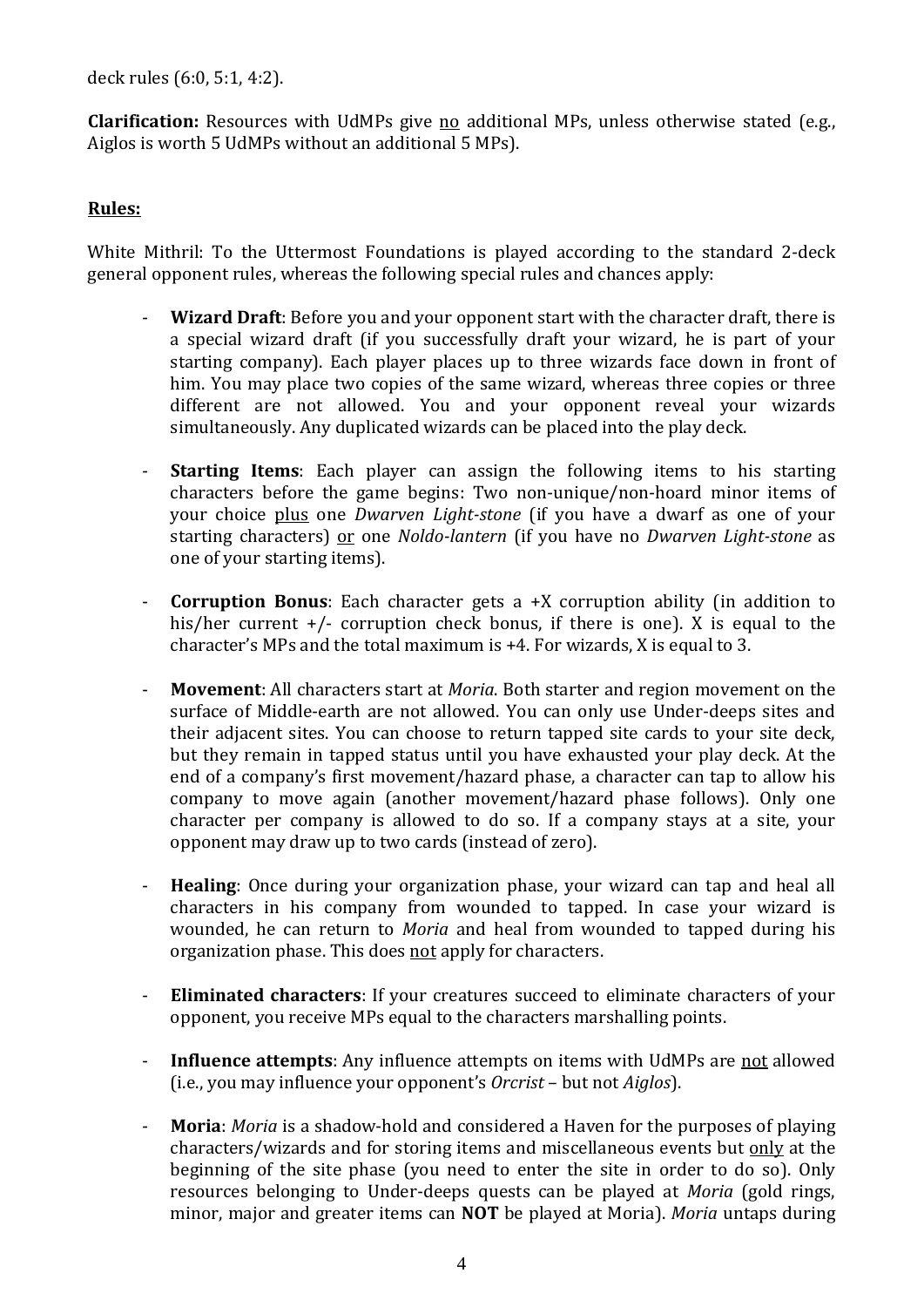the untap phase, if none of your characters is present. When you decide to enter Moria during the site phase, your opponent makes a roll (2D6), to determine Moria's second automatic attack:

- **02**: *Anarin* (2 MP. Elf. One strike with 9 prowess + 2D6 / 9 body. Attacker chooses defending character)
- **03**: *My Precious* (-1 MP. Hobbit. One strike with 7 prowess + 2D6 / 10 body. Attacker chooses defending characters)
- **04**: *Watcher in the Water* (1 MP. Animal. Each character one strike with 8 prowess)
- **05**: *Watcher in the Water* (see above)
- **06**: *Watcher in the Water* (see above)<br>**07**: **no second automatic attack**
- **07**: no second automatic attack<br>**08**: *Umagaur the Pale* (2 MP. Tre
- **08**: *Umagaur the Pale* (2 MP. Troll. One strike with 14 prowess / 8 body)
- **09**: *Buthrakaur the Green* (2 MP. Troll. One strike with 15 prowess / 6 body)
- **10**: *Balrog of Moria* (5 MP. Long Event. One strike with 20 prowess. As long as he is in play, no character can heal, no new second attack for *Moria* is determined, and he is <u>not</u> represented by a card.)
- **11**: *Balrog of Moria* (see above)
- **12**: *Balrog of Moria* (see above)

If you defeat the second automatic attack, you receive full MPs for the eliminated creature. If the creature was unique, replace its description in the above list with 'no second automatic attack'. *Forewarned Is Forearmed* does not affect *Moria*'s second automatic attack.

- **Second automatic attacks at Under-deep sites**: any hazard creature, played from opponent's hand as a second automatic attack at an Under-deep site, your company defeats, is worth full MPs.
- **The Gem-deeps & The Pukel-deeps**: When you decide to enter *The Gem-deeps* or *The Pukel-deeps* during the site phase, your opponent makes a roll (D6), to determine if an additional automatic attack appears:
	- **6**: **The Gem-deeps**: *Spawn of Ungoliant* (4 UdMPs. Spawn. Three strikes with 15 prowess / 8 body. In addition, +1 to all body checks for Elves, Dwarves, Hobbits, Dunedain, and Men resulting from this attack)
	- **4-6**: **The Pukel-deeps:** *Spawn of Ungoliant* (see above)
- **The Sulfur-deeps & Dol Guldur**: When you decide to enter *The Sulfur-deeps* or Dol Guldur during the site phase, your opponent makes a roll (D6), to determine if an additional automatic attack appears:
	- **6**: **The Sulfur-deeps**: *Spider of the Môrlat* (4 UdMPs. Spawn. Two strikes with 16 prowess / 9 body.
	- **4-6**: **Dol Guldur:** *Spider of the Môrlat* (see above)

#### **Special card texts:**

The following cards have an edited text, if used in White Mithril: To the Uttermost Foundations: